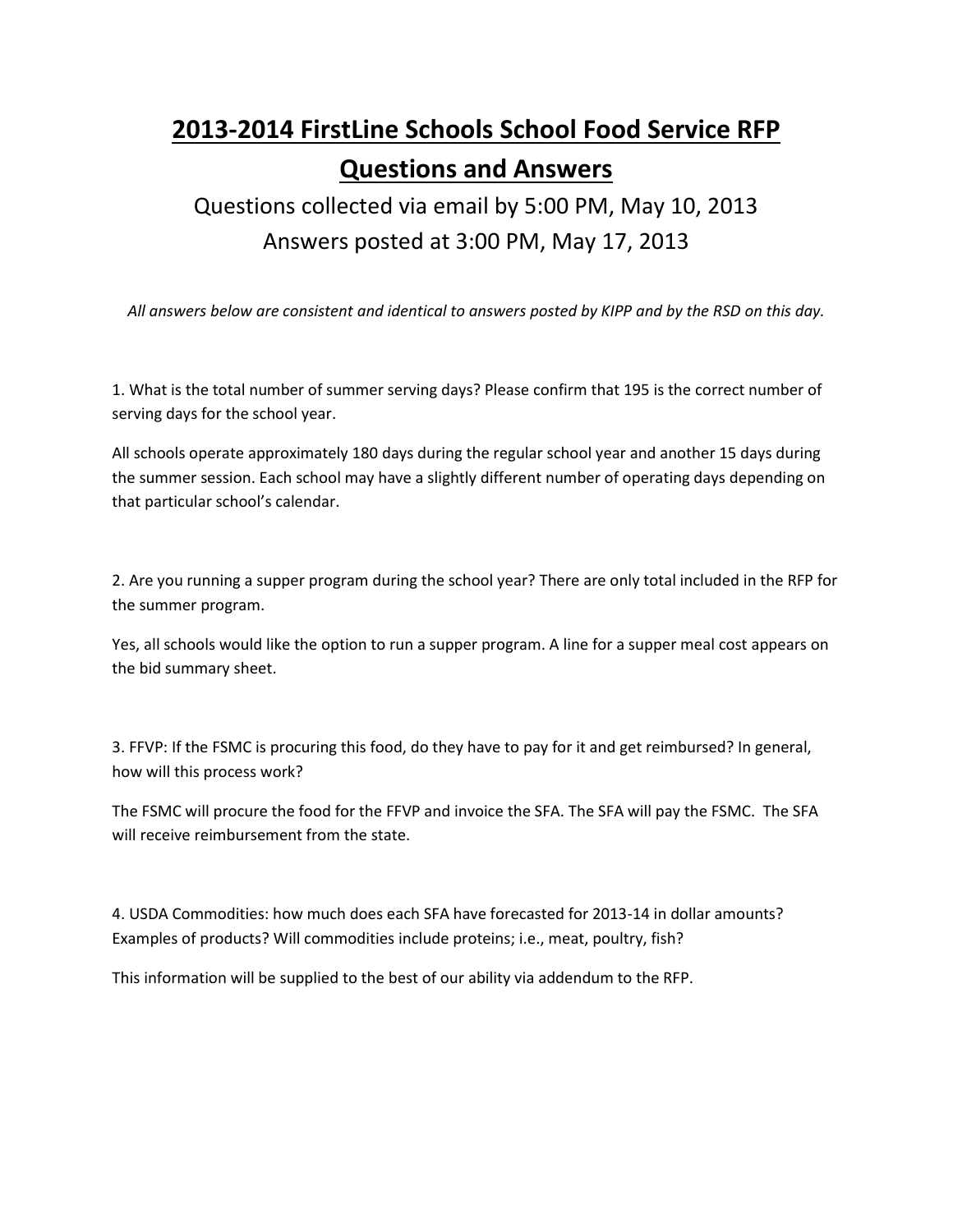5. Medium of Exchange: Does SFA or FSMC provide the computer hardware, computer software and/or the POS?

The SFA provides the computer hardware and the POS software.

6. What exactly do you consider "Civil Rights Training?" Is there an actual curriculum?

Civil Rights Training will be consistent with state and federal guidelines. The current curriculum is a PowerPoint presentation administered by the CNP and available on their website.

7. Security Check: Who has this information once a check is conducted? Is it retained by the FSMC or does it have to be reported? Does a criminal record prohibit employment or in the case of Liberty's Kitchen, utilization of our Youth Development Program participants in your respective school settings if there is a criminal record?

The expectation is that the FSMC will conduct background checks on every employee and that this information will be available upon request by the SFA.

8. Do your respective organizations or schools have "SFA Advisory Boards?"

Most of our schools do not have "SFA Advisory Boards" but if they do exist they are formed at the beginning of the school year.

9. Please confirm that required Excess Umbrella Liability requires \$10,000,000 per incident.

RSD - Confirmed KIPP - Confirmed Firstline - Confirmed

10. Are the Performance Bond and Performance Guarantees going to be required for the SFSP? Or do they fall under the \$150K limit?

Yes - Performance Bonds and Performance Guarantees are a mandatory requirement.

11. Do any of your schools have a child care component? It is noted that a CACFP Supper is listed on bid forms – are these children enrolled in your schools or a separate Pre-K and under population?

This would cover any students attending the school from PK - 12.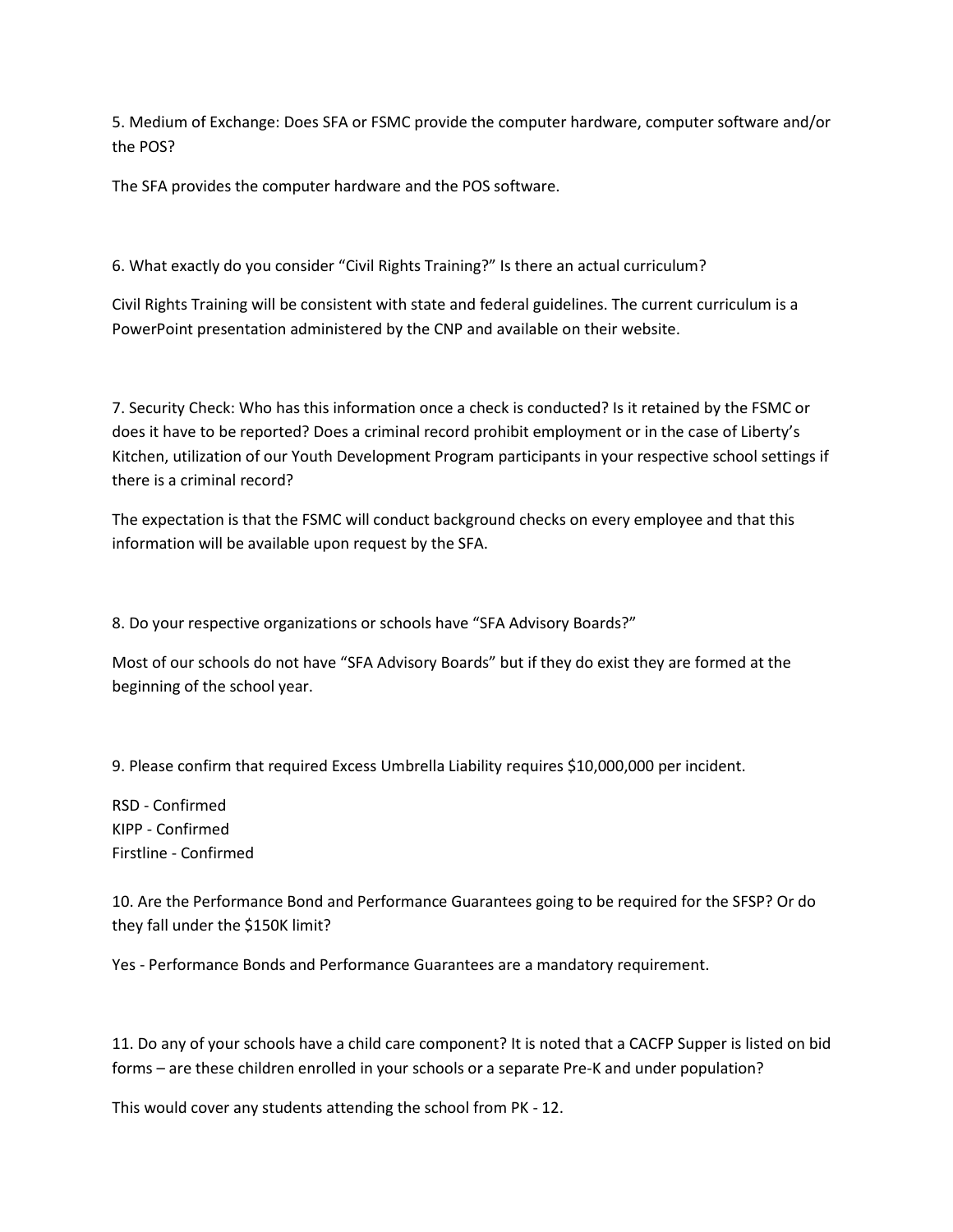12. The Bid Summary page – Footnote (2) refers to "rates stated by bidder on page 16" – this needs to be corrected.

Prices should be submitted on Bid Summary Pages for each zone to be bid on. It is recognized that the prices for each zone may be different than prices collected on page 16 of the RFP.

13. In stating rates or per meal prices, why is breakfast restricted to  $\frac{1}{2}$  of the cost of lunch and snack to 1/5 the cost of lunch? Is the bid restricted to this formula?

The bid is restricted to this formula per USDA guidelines.

14. Do you restrict the use of certain proteins on your menu such as pork or beef?

For a complete list of restricted food products please refer to Attachment AB, the Healthy Meals Expectations.

15. What specific financial documents do you require for review?

Specific financial documents required are detailed in Section XXV (SFSP), item B (Bonding).

16. Do you have trays and utensils at all schools – or are there schools where disposables are used exclusively? Would you be willing to eliminate disposables and bear the cost of trays and utensils? (it's a green thing!)

RSD - FSMC to provide disposable trays and utensils.

KIPP - We do not have permanent utensils at all schools and we don't plan on eliminating disposables at any school for next school year.

FirstLine - The FSMC will be responsible for providing dishwashing support OR disposable trays and utensils, depending on the request of the campus. For campuses that elect to use reusable trays and utensils we will provide said trays and utensils.

17. Will your schools have a "beginning inventory" of food products?

SFAs may have leftover Commodities from the 2012-2013 school year but we will not have that list of products to share until July 2013.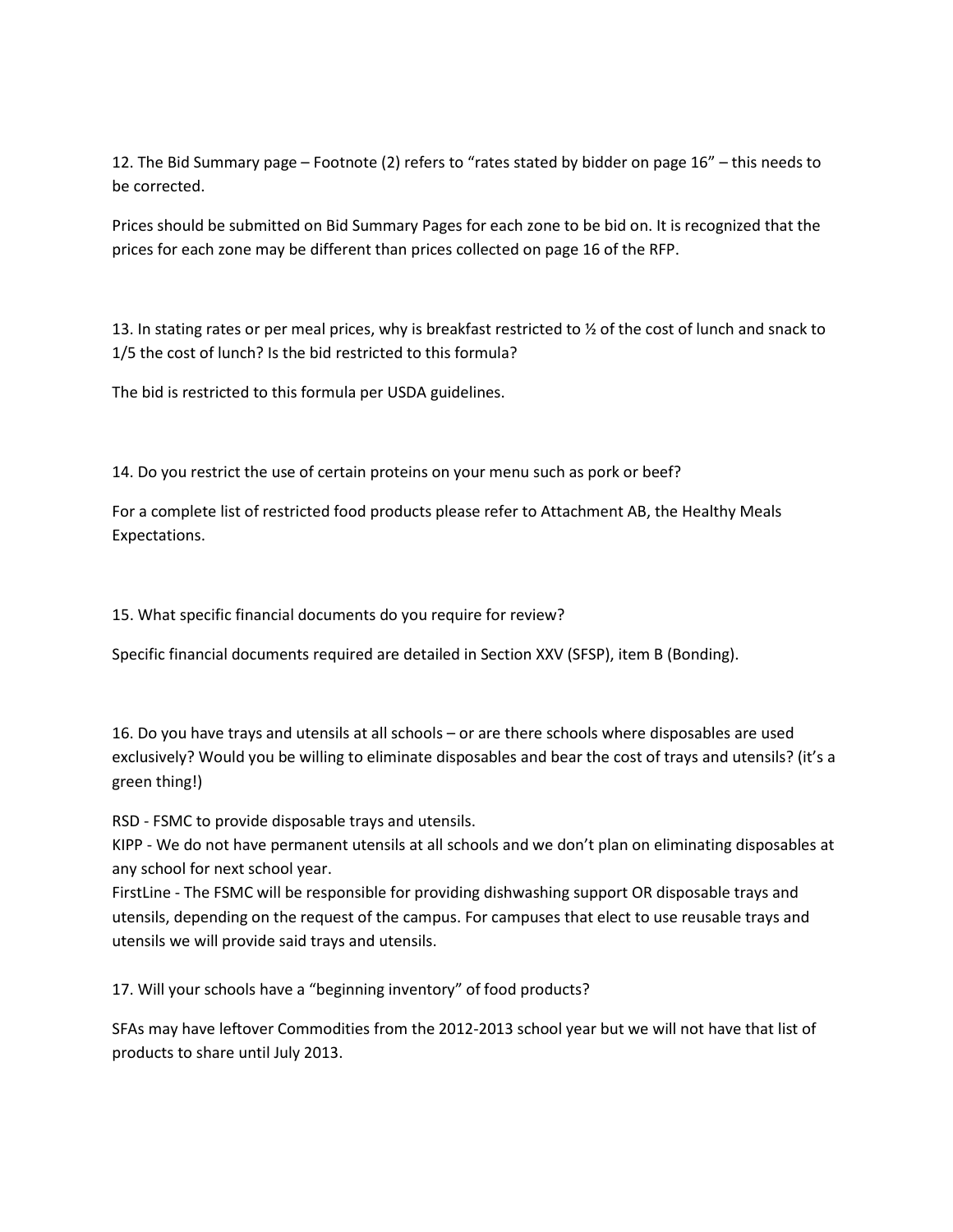18. We were wondering how many copies of the proposal you would like to receive?

RSD - one original, seven copies, and one electronic version KIPP - one original, two copies per zone, and one electronic version FirstLine - one original, one copy and one electronic version Electronic versions may be submitted via email, USB drive, or CD-ROM, but must be received by the bid submittal deadline.

19. In order to not decrease the level of service and food quality in the self-prep zones, can we provide you a full service level only?

The Proposers must submit individual bid summary pages for each scenario they wish to submit a bid on. Proposers do not have to submit proposals for scenarios they do not want to serve.

20. Please provide the union contract for food service workers.

SFAs will not be distributing this information.

21. As identified in your RFP for all schools receiving satellite services please provide the type of satellite service they are currently receiving (pre-package or bulk).

Both scenarios exist.

22. Are all the schools \$0.06 certified? If not please indicate which schools are or are not.

RSD, KIPP and Firstline are all \$.06 certified.

23. Bid summary pages. Please provide completed bid summary for every scenario that is possible to bid.

The Proposers must submit individual bid summary pages for each scenario they wish to submit a bid on. Create additional summary pages as necessary but make sure to indicate which zone they apply to.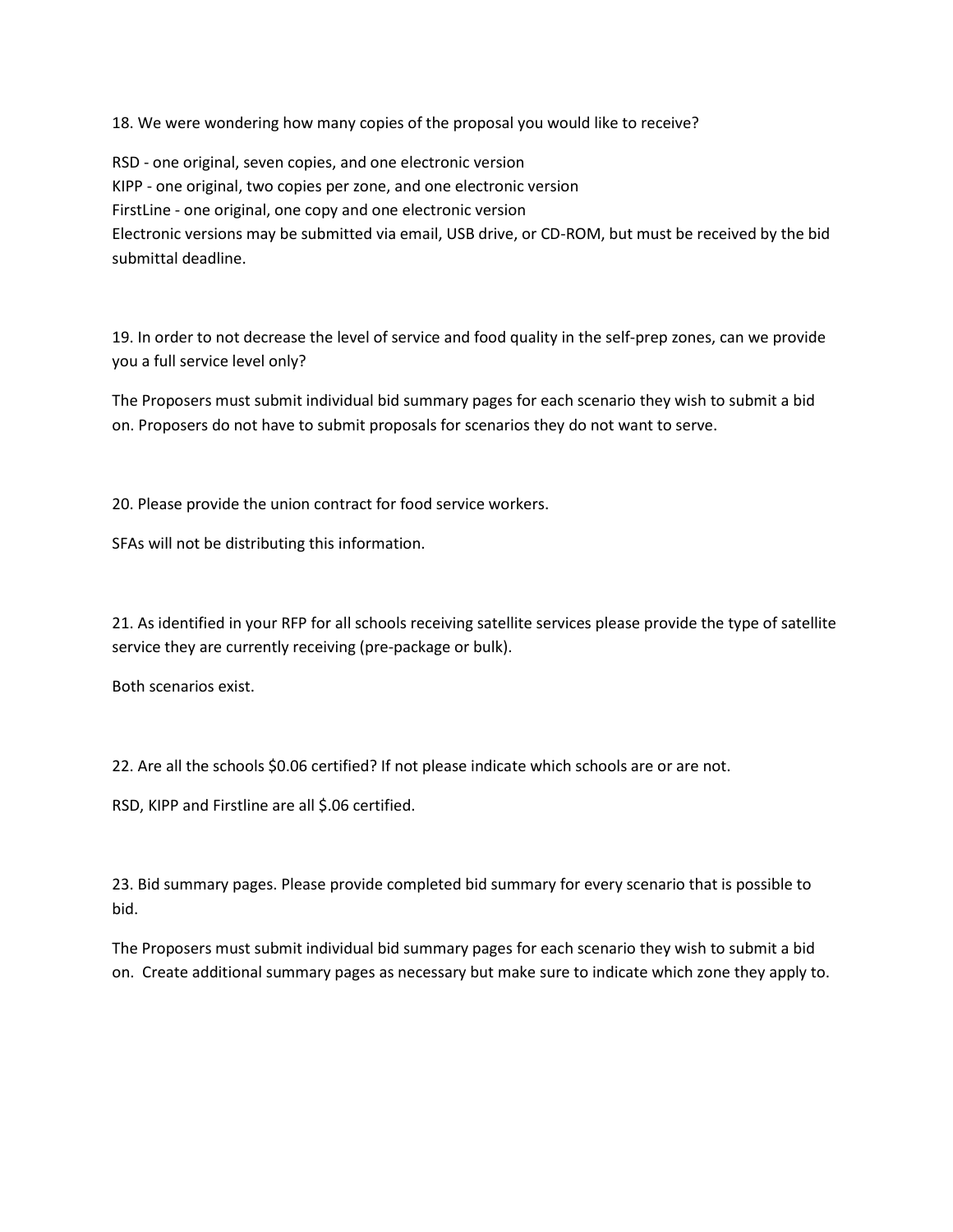24. Page 16 section T – payment term (90 business days), standard business practice is (30 business days).

FirstLine agrees to payment within 30 business days of receiving the FSMC's invoice. KIPP and the RSD will keep their payment terms at 90 business days.

25. Are all schools anticipating approval for the Propeller Grant?

The RSD is not. If there is a Propeller Grant, then KIPP and FirstLine anticipate adhering to all Propeller guidelines.

26. Please provide complete list of commodities ordered for next school year.

This information will be supplied to the best of our ability via addendum to the RFP.

27. Please provide current FSMC servicing each zone.

SFAs will not be distributing this information - companies can make a records request at the state.

28. Can proposers receive copies of this year's reimbursement claims?

No SFAs agree to provide any reimbursement claims to proposers.

29. As some of the current kitchen employees are unionized, how is the RSD going to provide for current employees?

All Human Resource matters are directly managed by the current contractor.

30. Can you bid on only one zone?

Yes, proposers can bid or not bid on any zone but must submit individual bid summary sheets for each zone bid on.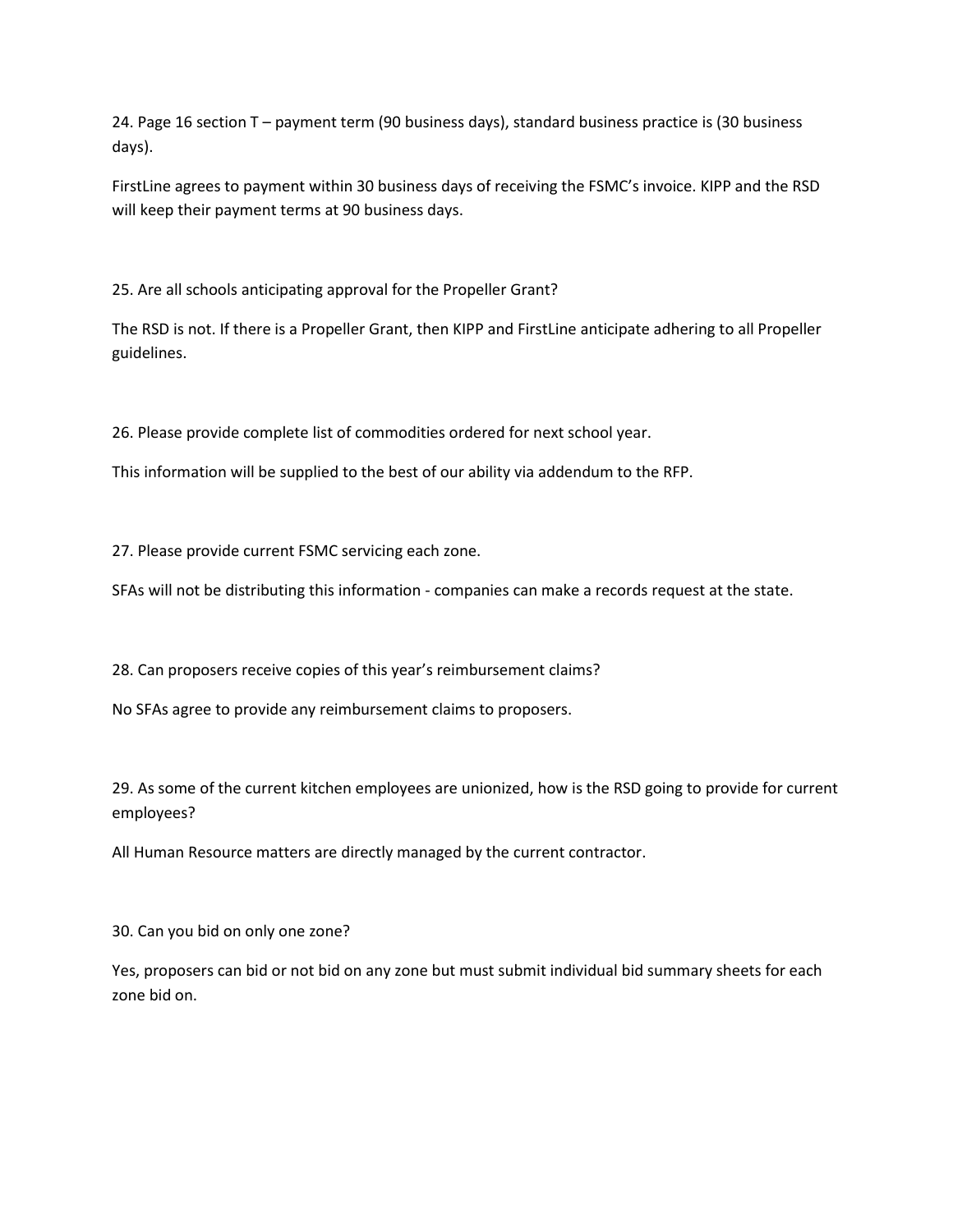31. Will the RSD provide a new bid summary sheet?

This is provided on Attachment I of Addendum 02

32. Can the SFA please make sure things are unlocked at site visits?

Yes each SFA will coordinate with our facilities teams to make sure proposers can get in coolers, storage space, etc.

33. Can the RSD please elaborate on the capital investment?

All SFAs do not wish to retain ownership of any goods purchased with a capital investment by the FSMC. Terms and amount of the capital investment will rely on successful contract negotiation.

34. Are fingerprints required for staff?

Yes – this is a requirement for this RFP.

35. Can the RSD elaborate on portable meals?

The RSD and schools we are providing for have kitchens that may require satellite service, meaning food cannot be prepared at those sites. We would like proposals outlining what kitchens the proposer would use to prep the food, and a delivery plan, complete with schedule, methodology, etc., for each of the schools listed as "Satellite" on pages 127 and 128 of the RSD RFP. FirstLine and KIPP request the same information for any site listed on their list as "vended" or "satellite" if that service is being proposed to those sites.